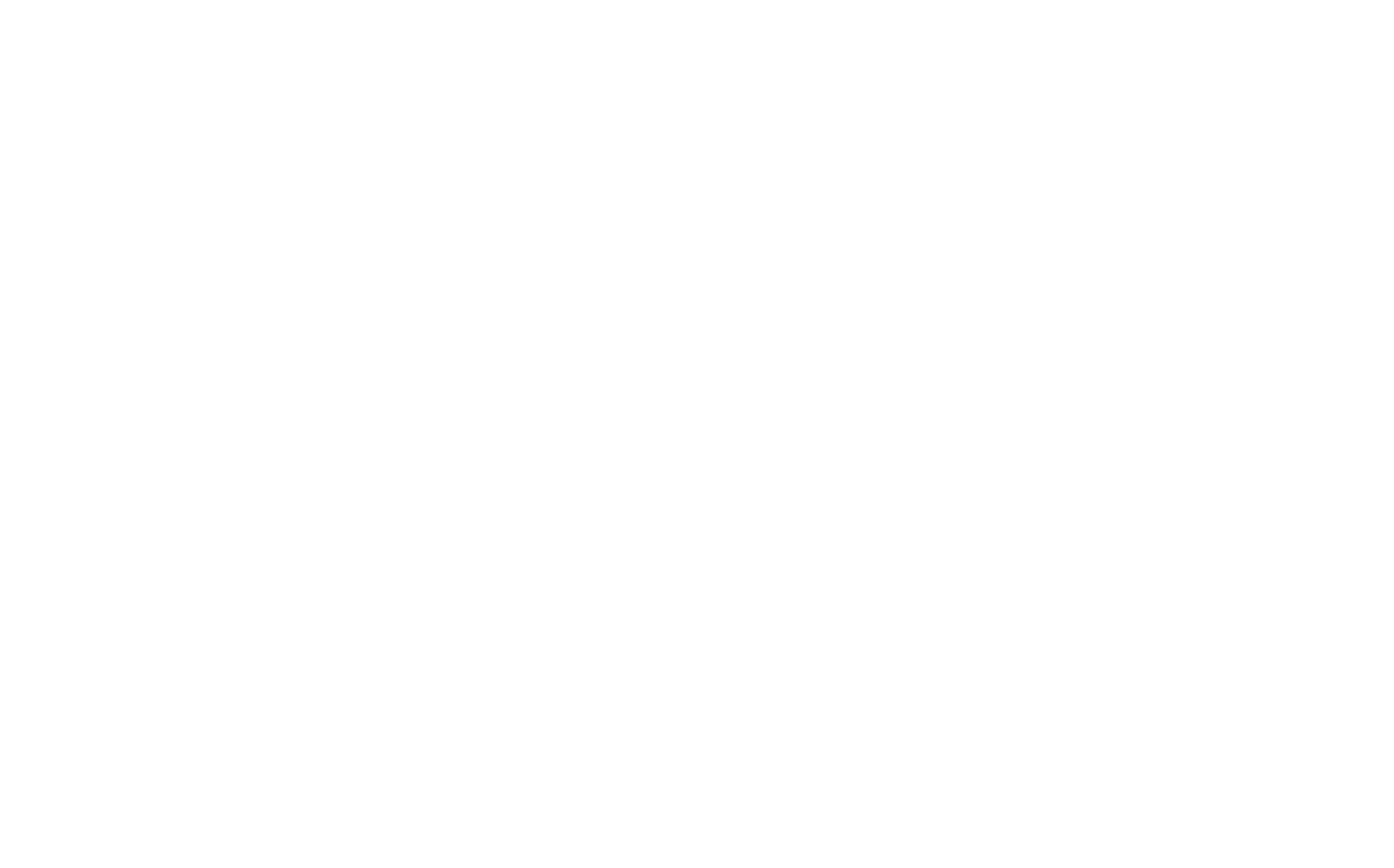## CONSEJO PROVINCIAL DE ECUCACION FECHA DE EMISION: 19/11/2021 JUNTA DE CLASIFICACION DE EDUCACION PRIMARIA

LISTADO DOC.TITULARES EN CONDICIONES DE ASCENSO POR LOCALIDAD A¥O 2022

| ÚÄÄÄÄÄÄÄÄÄÄÄÄÄÄÄÄÄÄÄÄÄÄÄÄÄÄÄÄÄÄÄÄÄÄÄ<br><sup>3</sup> Local i dad: Peri to Moreno<br><sup>3</sup> VICEDI RECTORES CON 3 A¥OS EN CONDICIONES DE ACCEDER A LA DIRECCION |  |  |  |  |  |  |                                                                                                                                                                                                                                                                                                                                                                                                                                     |  |  |  |  |
|----------------------------------------------------------------------------------------------------------------------------------------------------------------------|--|--|--|--|--|--|-------------------------------------------------------------------------------------------------------------------------------------------------------------------------------------------------------------------------------------------------------------------------------------------------------------------------------------------------------------------------------------------------------------------------------------|--|--|--|--|
|                                                                                                                                                                      |  |  |  |  |  |  | Nro Apellido y Nombre Tit A.P. --- SERVICIOS DOCENTES --- ANT. CUL. RESI. M.A. ATP O.T. PUBL - ACTIVIDADES -C.C. J.E. OTRO S.D.I. PUNT.Establecimiento Titular<br>Ord M.A/E Vic Dir Sup S.T. Voc D.N.Asis Dict Loc Prov Na/In ALD                                                                                                                                                                                                   |  |  |  |  |
|                                                                                                                                                                      |  |  |  |  |  |  |                                                                                                                                                                                                                                                                                                                                                                                                                                     |  |  |  |  |
|                                                                                                                                                                      |  |  |  |  |  |  | No Apellido y Nombre Tit A.P. -- SERVICIOS DOCENTES --- ANT. CUL. RESI. M.A. ATP 0.T. PUBL - ACTIVIDADES -C.C. J.E. OTRO S.D.I. PUNT.Establecimiento Titular<br>Ord M.A/E Vic Dir Sup S.T. Voc D.N.Asis Dict Loce Prov Na/In ALDP                                                                                                                                                                                                   |  |  |  |  |
|                                                                                                                                                                      |  |  |  |  |  |  | $\begin{tabular}{cccccccc} \textbf{1} & \textbf{1} & \textbf{1} & \textbf{1} & \textbf{1} & \textbf{1} & \textbf{1} & \textbf{1} & \textbf{1} & \textbf{1} & \textbf{1} & \textbf{1} & \textbf{1} & \textbf{1} & \textbf{1} & \textbf{1} & \textbf{1} & \textbf{1} & \textbf{1} & \textbf{1} & \textbf{1} & \textbf{1} & \textbf{1} & \textbf{1} & \textbf{1} & \textbf{1} & \textbf{1} & \textbf{1} & \textbf{1} & \textbf{1} & \$ |  |  |  |  |
|                                                                                                                                                                      |  |  |  |  |  |  |                                                                                                                                                                                                                                                                                                                                                                                                                                     |  |  |  |  |

## PAGINA: 1<br>FECHA DE EMISION: 19/11/2021